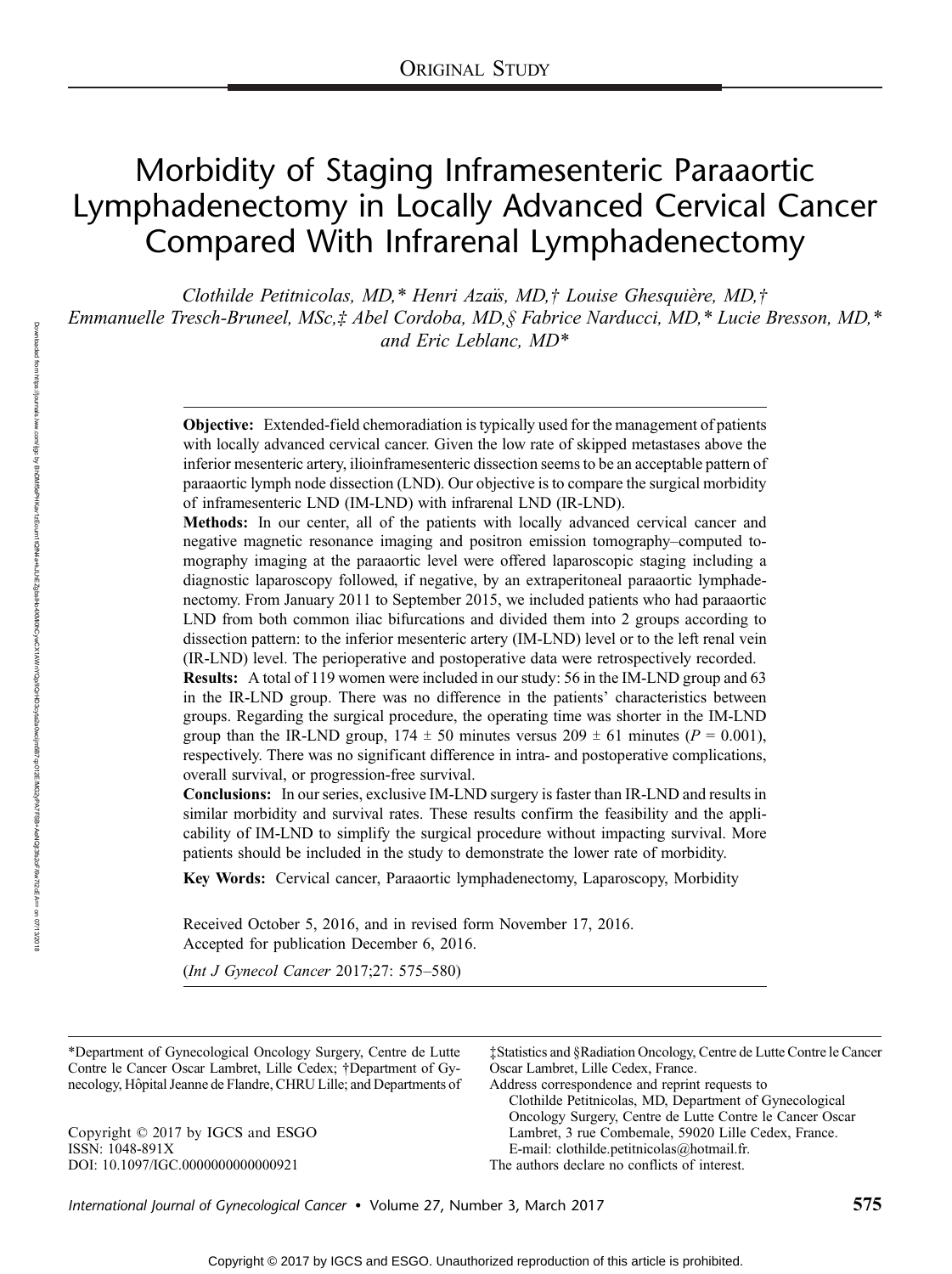Cervical cancer is one of the most common cancers in women.<sup>1</sup><br>Mortality represents approximately 50% of more than 500,000 cases per year, and its incidence varies widely among countries, being more frequent in Africa, with world agestandardized rates ranging from less than 1 to greater than 50 per 100,000.<sup>2</sup> Cervical cancer, more than other major cancers, affects young women.2

Treatment depends on the tumor stage, based on the International Federation of Gynecology and Obstetrics (FIGO) classification.<sup>3</sup> A tumor measuring larger than  $4 \text{ cm}$  without distant metastasis generally defines locally advanced cervical cancer (LACC).4 Pelvic or extended-field chemoradiation is the typical treatment for these patients,  $5,6$  depending on positive paraaortic nodes that represent approximately 15% in locally advanced cancer.<sup>7</sup> The most appropriate management approach is generally determined by a multidisciplinary committee after performing paraaortic staging using positron emission tomography-computed tomography (PET-CT), and if the result is negative at this level, by using a laparoscopic approach before chemoradiation.<sup>8</sup> If lymphadenectomy is necessary, it is because of the low sensitivity of PET-CT in the detection of low-volume nodal metastasis (nearly 34% for microscopic metastases<sup>9</sup>) despite its high specificity and good rate of detection of paraaortic disease.<sup>10,11</sup>

Paraaortic lymphadenectomy is defined by the removal of nodes located in the common iliac nodes up to the left renal vein. There is ongoing debate among surgeons regarding limiting the removal of nodes to the inframesenteric artery, to the right gonadal vein, or to the left renal vein.<sup>12-14</sup> Given the very low rate of skipped metastases above the inferior mesenteric artery  $(IMA)$ , ilioinframesenteric dissection should be an acceptable pattern of paraaortic lymph node dissection (LND). Indeed, in cervical cancer, we believe that nodal metastases evolve step by step via the lymphogenous route in an orderly fashion.<sup>15</sup>

In our center, we decided to stop at the IMA to avoid morbidity related to this staging and reduce our operating time. Morbidity is particularly related to complications that may occur during or after surgery and may induce a longer hospitalization and delay treatment. Our objective was to compare the surgical morbidities of inframesenteric LND (IM-LND) and infrarenal LND (IR-LND).

# MATERIALS AND METHODS

## Study Design

This retrospective historical study was conducted from January 2011 to June 2015 in the gynecological oncology department of our center.

## Inclusion and Exclusion Criteria

All of the patients diagnosed with LACC, stage IB2 or higher of the FIGO, and who had paraaortic LND were included in the study. The patients referred for treatment to our center after staging surgery were excluded from the study. Paraaortic LND was proposed when magnetic resonance imaging (MRI) and PET-CT imaging were negative at the paraaortic level. First, occult carcinomatosis was ruled out by diagnostic transperitoneal laparoscopy. Then, LND included

the removal of all lateroaortic, preaortic, interaortocaval, precaval, and laterocaval nodes. According to the dissection patterns, the patients were assigned to the IM-LND group if dissection started from both common iliac bifurcations to the level of IMA or to the IR-LND group if dissection started from both common iliac bifurcations to the level of the left renal vein. Patients were assigned to the IR-LND group from 2011 to 2013 and to the IM-LND group from 2014 to 2015. The decision in favor of the change of landmarks in 2014 was driven by a previous study on paraaortic dissection rules.<sup>7</sup>

## Surgical Technique

The left extraperitoneal route was used as previously decribed.<sup>16,17</sup> Dissection was performed using bipolar forceps and LigaSure sealing. Except for signaling the upper level of dissection in IR-LND, clips were not used systematically but in accordance to the choice of the surgeon.

## Population Characteristics

We identified the patients from our database, Clinsight, and we collected anonymous data using computerized medical records. The perioperative data were retrospectively recorded.

The patients' characteristics were extracted to compare the groups according to age, body mass index, comorbidities, notable smoking, and performance status in the World Health Organization score. Tumor features were recorded according to size, histological grade, FIGO stage, and lymphovascular space invasion. The following surgical details were recorded: amount of bleeding, marsupialization of the retroperitoneum, number of lymph nodes removed, operating time, hospital length of stay, and time between diagnostic of LACC and surgery. Marsupialization consisted of incising the peritoneum to open the retroperitoneal space to prevent lymphocyst formation at the end of the procedure.

Surgical morbidity was divided into intraoperative and postoperative complications, using the Clavien-Dindo scoring system to classify these complications.<sup>18</sup> The intraoperative complications included vascular, bowel, or urinary tract injury, and postoperative complications were represented by lymphatic complications such as lymphocysts and lymphoedema, abdominal wall (abscess and evisceration), neurological injury, fistula, deep abscess, or thromboembolism. Complications were recorded up to 90 days after staging.

## **Statistics**

The patients' characteristics were summarized using the following descriptive methods: means, SDs, medians and ranges for continuous parameters, and frequencies and percentages for categorical parameters. The groups were compared using  $\chi^2$  test for categorical variables or Fisher exact test in the case of small counts. Regarding continuous variables, the Student  $t$  test was performed if its conditions of application were met. Otherwise, the nonparametric Wilcoxon Mann-Whitney test was used. The distribution of operating times was graphically described using box plots. Survival times were estimated from the date of surgery using the Kaplan-Meier method. The overall survival rate was defined as the time until death due to any cause; patients who survived were censored at the date of last follow-up.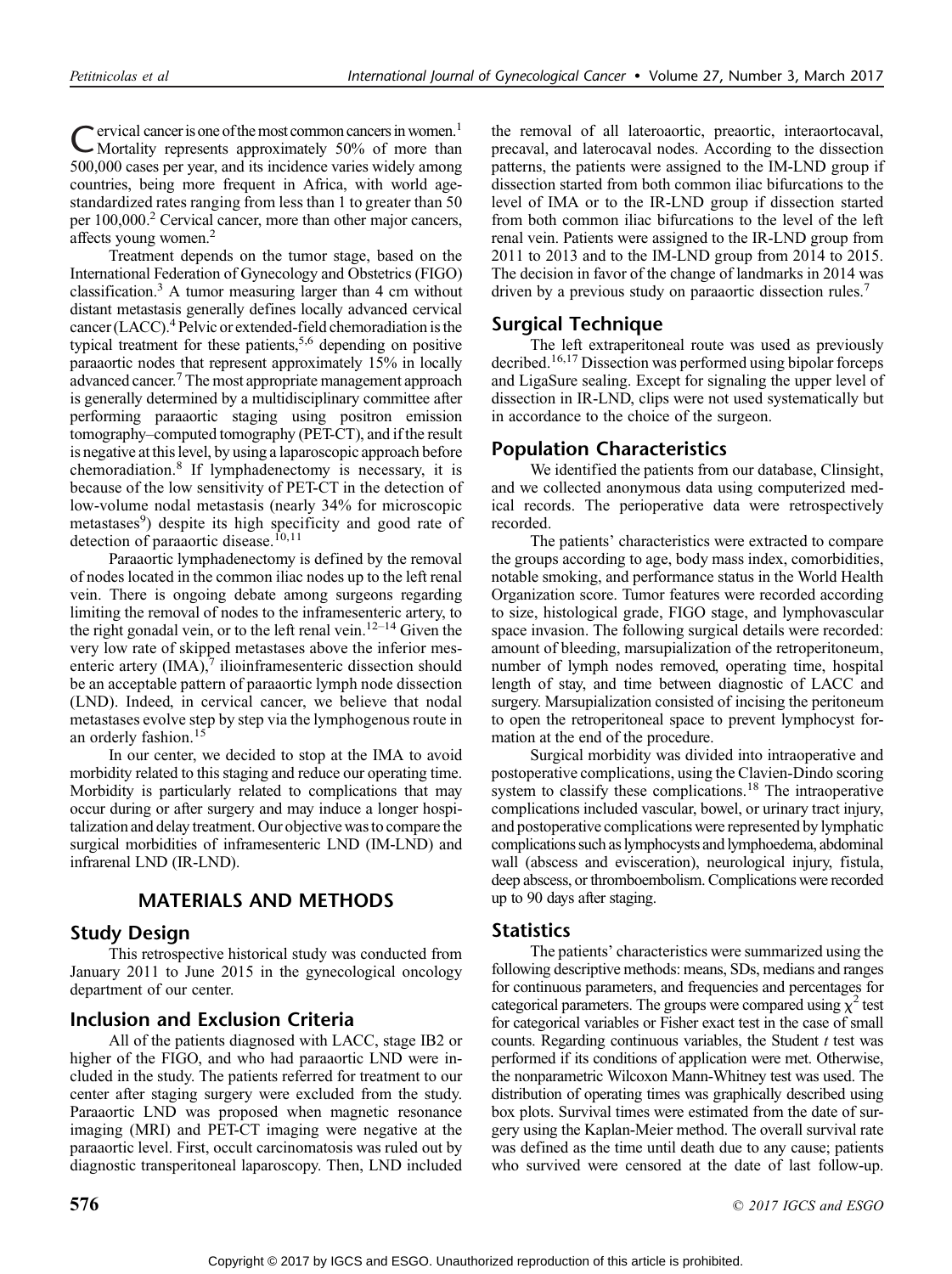Progression-free survival was defined as the time until relapse or death due to any cause; patients who survived without relapse were censored at the date of the last news. A P value less than 0.05 was considered to be statistically significant. The datawere collected in Ennov clinical, a software specifically designed for database management. Statistical analyses were performed using Stata v13.1 (StataCorp LP, College Station, Tex).

#### RESULTS

A total of 119 women were included in our study from January 2011 to June 2015: 56 in the IM-LND group and 63 in the IR-LND group.

Concerning the patients' characteristics, there was no significant difference between both groups, except for smoking, with 8.9% of smokers in the IM-LND group and 22.2% in the IR-LND group ( $P < 0.05$ ) (Table 1). We also observed that cervical cancer was diagnosed at a median age of approximately 47 years for both groups. The median body mass index was 24.7 kg/m<sup>2</sup> for the IM-LND group and 25.6 kg/m<sup>2</sup> for the IR-LND group ( $P = 0.85$ ). Among tumor types, the most frequent histologic subtype was squamous carcinoma, with 75.0% in the IM-LND group and 69.8% in the IR-LND group; glandular carcinoma was noted, with 21.4% in the IM-LND group and 23.8% in the IR-LND group ( $P = 0.80$ ). The maximal MRI tumor size was also evaluated with a median of 50 mm documented in both groups (Table 1).

Regarding the surgical procedure, the operating time was shorter in the IM-LND group compared with the IR-LND group,  $174 \pm 50$  minutes versus  $209 \pm 61$  minutes ( $P = 0.001$ ), respectively, and marsupialization was most frequent in the IM-LND group (67.0% vs 49.2%,  $P = 0.04$ ) (Fig. 1 and Table 2). Median number of lymph nodes dissected was  $13(4-37)$  in the IM-LND group and  $21.5$  (9–46) in the IR-LND group

|                                                     | <b>IM-LND</b><br>$N = 56$ (%) | <b>IR-LND</b><br>$N = 63$ (%) | $\boldsymbol{P}$ |
|-----------------------------------------------------|-------------------------------|-------------------------------|------------------|
|                                                     |                               |                               |                  |
| Median age, y (range)                               | $47.5(28-73)$                 | $47(30-72)$                   | 0.59             |
| Median body mass index (range)                      | 24.7 (15.9–53.8)              | 25.6 (17.8-49.5)              | 0.85             |
| Comorbidity                                         | 21(37.5)                      | 34 (54.0)                     | $0.07\,$         |
| Smoking                                             | 5(8.9)                        | 14(22.2)                      | < 0.05           |
| Other cancer                                        | 2(3.6)                        | 2(3.2)                        | 1.00             |
| Cardiovascular                                      | 10(17.9)                      | 16(25.4)                      | 0.32             |
| Diabetes                                            | 2(3.6)                        | 3(4.8)                        | 1.00             |
| Neurologic                                          | 2(3.6)                        | 2(3.2)                        | 1.00             |
| Respiratory                                         | 1(1.8)                        | 3(4.8)                        | 0.62             |
| Hepatic                                             |                               | 2(3.2)                        | 0.50             |
| Others                                              | 5(8.9)                        | 5(7.9)                        | 0.85             |
| Performance status, World Health Organization score |                               |                               |                  |
| $\boldsymbol{0}$                                    | 52 (94.5)                     | 59 (93.7)                     |                  |
| $\mathbf{1}$                                        | 3(5.5)                        | 2(3.2)                        | 0.50             |
| $\overline{2}$                                      |                               | 2(3.2)                        |                  |
| Histologic subtype                                  |                               |                               |                  |
| Squamous                                            | 42 $(75.0)$                   | 44 (69.8)                     |                  |
| Glandular                                           | 12(21.4)                      | 15(23.8)                      | 0.80             |
| Others                                              | 2(3.6)                        | 4(6.4)                        |                  |
| Median MRI tumor size (range)                       | $50(26-120)$                  | 50 $(24-80)$                  | 0.79             |
| Lymphovascular space invasion                       | 5/21(23.8)                    | 5/15(33.3)                    | 0.71             |
| FIGO staging classification                         |                               |                               | 0.31             |
| IA1                                                 | 1(1.8)                        |                               |                  |
| IB1                                                 | 5(8.9)                        | 4(6.3)                        |                  |
| IB <sub>2</sub>                                     | 17 (30.4)                     | 26(41.3)                      |                  |
| IIB                                                 | 25(44.6)                      | 24(38.1)                      |                  |
| $\rm IIIA$                                          | 2(3.6)                        |                               |                  |
| $\rm IIIB$                                          | 4(7.1)                        | 7(11.1)                       |                  |
| <b>IVA</b>                                          | 2(3.6)                        |                               |                  |
| <b>IVB</b>                                          |                               | 2(3.2)                        |                  |

 $\degree$  2017 IGCS and ESGO 577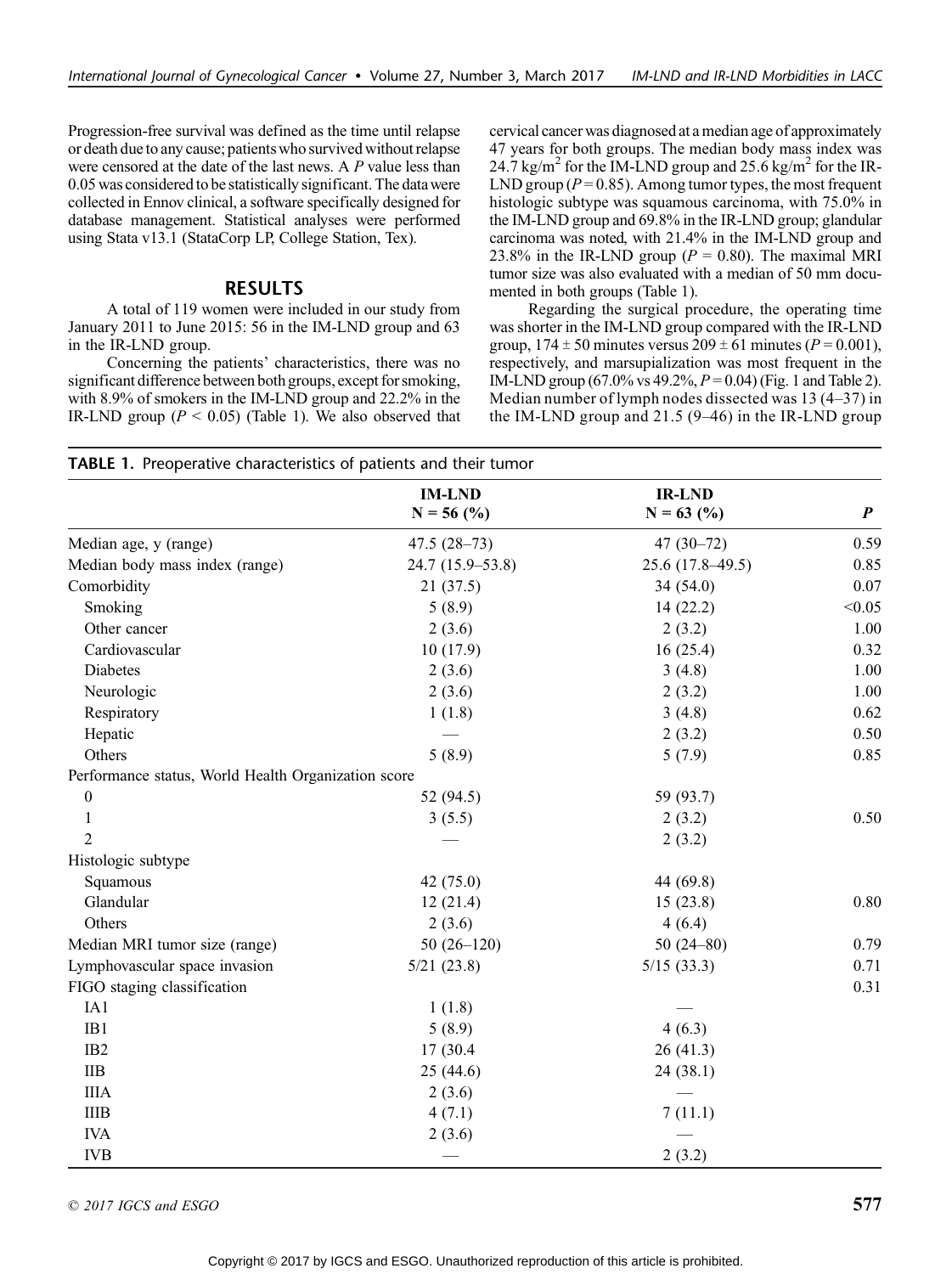|                                                   | <b>IM-LND</b><br>$N = 56$ (%) | <b>IR-LND</b><br>$N = 63$ (%) | P       |  |
|---------------------------------------------------|-------------------------------|-------------------------------|---------|--|
| Bleeding $>0$ mL, n $(\%)$                        | 16(28.6)                      | 25(39.7)                      | 0.20    |  |
| Median volume, mL (range)                         | $100(10-3500)$                | $100(100-200)$                | 0.06    |  |
| Marsupialization, $n$ (%)                         | 38 (67.0)                     | 31(49.2)                      | 0.04    |  |
| Median of total lymph nodes removed, $n$ (range)  | $13(4-37)$                    | $22(9-46)$                    | < 0.001 |  |
| Total procedure operating time, min               |                               |                               |         |  |
| • Median (range)                                  | $175(90-330)$                 | 188 (90–390)                  | 0.001   |  |
| • Mean $(SD)$                                     | $174 \pm 49$                  | $209 \pm 61$                  |         |  |
| Median hospital stay after surgery, d (range)     | $2(1-22)$                     | $2(1-8)$                      | 0.81    |  |
| Mean time between diagnostic and surgery, mo (SD) | $2.6 \pm 8.4$                 | $2.5 \pm 6.7$                 | 0.91    |  |

 $(P < 0.001)$ . There was no significant difference between both groups for hospital stay, blood losses, or delay between diagnostic and surgery (Table 2). All of the surgeries were performed by laparoscopy, and no conversion to laparotomy was required.

There was no significant difference concerning the rate of intra- and postoperative complications or the severity of the complications (Table 3). Eighteen patients (32.1%) had intraand postoperative complications in the IM-LND group and 19 (30.2%) in the IR-LND group ( $P = 0.82$ ). However, when 1 grade IIIB complication was diagnosed in the IM-LND group, 1 grade IVand 5 grade IIIB complications were observed in the IR-LND group. There were also few intraoperative complications with only 1 vascular injury in the IM-LND group and 4 vascular injuries in the IR-LND group. There was no urinary tract or bowel injury. The most frequent complication was lymphocysts with 12 (21.4%) of 56 patients in the IM-LND group and 13 (20.6%) of 63 patients in the IR-LND group ( $P = 0.92$ ). Among these patients, 7 (12.5%) needed drainage of the lymphocyst, corresponding to grade IIIA or higher, in the IM-LND group and 11 (17.5%) in the IR-LND group ( $P = 0.45$ ). For these 18 patients, no delayed treatment was found compared with all other patients  $(P = 0.64)$ .

Nine deaths (16.1%) and 18 recurrences (32.1%) were observed in the IM-LND group and 11 deaths (17.5%) and 22 recurrences (34.9%) in the IR-LND group. There was no significant difference in overall survival (96% vs 95%, respectively;  $P = 0.36$ ) and in progression-free survival (69% vs 73%, respectively;  $P = 0.38$ ) at 1-year follow-up.

## DISCUSSION

Comparing the morbidity between patients in the IM-LND and IR-LND groups did not reveal significant differences, whereas a significant reduction in operating time was noticeable in the patients who underwent IM-LND.

The main goal of our study was to evaluate whether lymphadenectomy to the level of the inframesenteric artery could reduce the morbidity of the staging surgery in LACC. A prospective study published in 2016 showed that in only 1 (3.3%) in 30 patients, who had positive nodes after IR-LND, were those nodes exclusively located above the

inframesenteric artery.<sup>7</sup> Indeed, the incidence of isolated infrarenal paraaortic lymph node metastases was low because of a stepwise, upward progression of nodal disease in cervical cancer.<sup>15</sup> Our study emphasizes that there is no difference in morbidity between IM-LND and IR-LND, and finally, that the risk/benefit ratio to perform IR-LND is limited.

Operating time reduction was a clear benefit identified in support for IM-LND, with a median of 175 minutes. It is a clear advantage for this staging procedure that would help surgeons to include it in the pretherapeutic evaluation of LACC. In the

| <b>TABLE 3.</b> Morbidity data: complications of surgery |                                           |                                           |           |                              |  |
|----------------------------------------------------------|-------------------------------------------|-------------------------------------------|-----------|------------------------------|--|
| <b>Total</b>                                             | <b>IM-LND</b><br>$N = 56$ (%)<br>18(32.1) | <b>IR-LND</b><br>$N = 63$ (%)<br>19(30.2) | P<br>0.82 |                              |  |
|                                                          |                                           |                                           |           | Clavien-Dindo scoring system |  |
| Grade I                                                  | 9(16.1)                                   | 6(9.5)                                    |           |                              |  |
| Grade II                                                 | 2(3.6)                                    | 1(1.6)                                    | 0.52      |                              |  |
| Grade IIIA                                               | 6(10.7)                                   | 6(9.5)                                    | 0.33      |                              |  |
| Grade IIIB                                               | 1(1.8)                                    | 5(7.9)                                    | 0.12      |                              |  |
| Grade IV                                                 |                                           | 1(1.6)                                    | 1.00      |                              |  |
| Intraoperative                                           |                                           |                                           |           |                              |  |
| Vascular injury                                          | 1(1.8)                                    | 4(6.4)                                    | 0.37      |                              |  |
| Urinary tract injury                                     |                                           |                                           |           |                              |  |
| Bowel injury                                             |                                           |                                           |           |                              |  |
| Postoperative                                            | 18 (32.1)                                 | 19 (30.2)                                 | 0.82      |                              |  |
| Lymph                                                    |                                           |                                           |           |                              |  |
| Lymphocytes                                              | 12(21.4)                                  | 13(20.6)                                  | 0.92      |                              |  |
| Lymphedemas                                              | 3(5.4)                                    | 4(6.3)                                    | 1.00      |                              |  |
| Wall                                                     |                                           |                                           |           |                              |  |
| Abscess                                                  |                                           |                                           |           |                              |  |
| Evisceration                                             |                                           | 1(1.6)                                    | 1.00      |                              |  |
| Neurologic                                               | 4(7.1)                                    | 3(4.8)                                    | 0.71      |                              |  |
| Fistula/deep abscess                                     |                                           | 2(3.2)                                    | 0.50      |                              |  |
| Thromboembolism                                          | 2(3.6)                                    | 1(1.6)                                    | 0.60      |                              |  |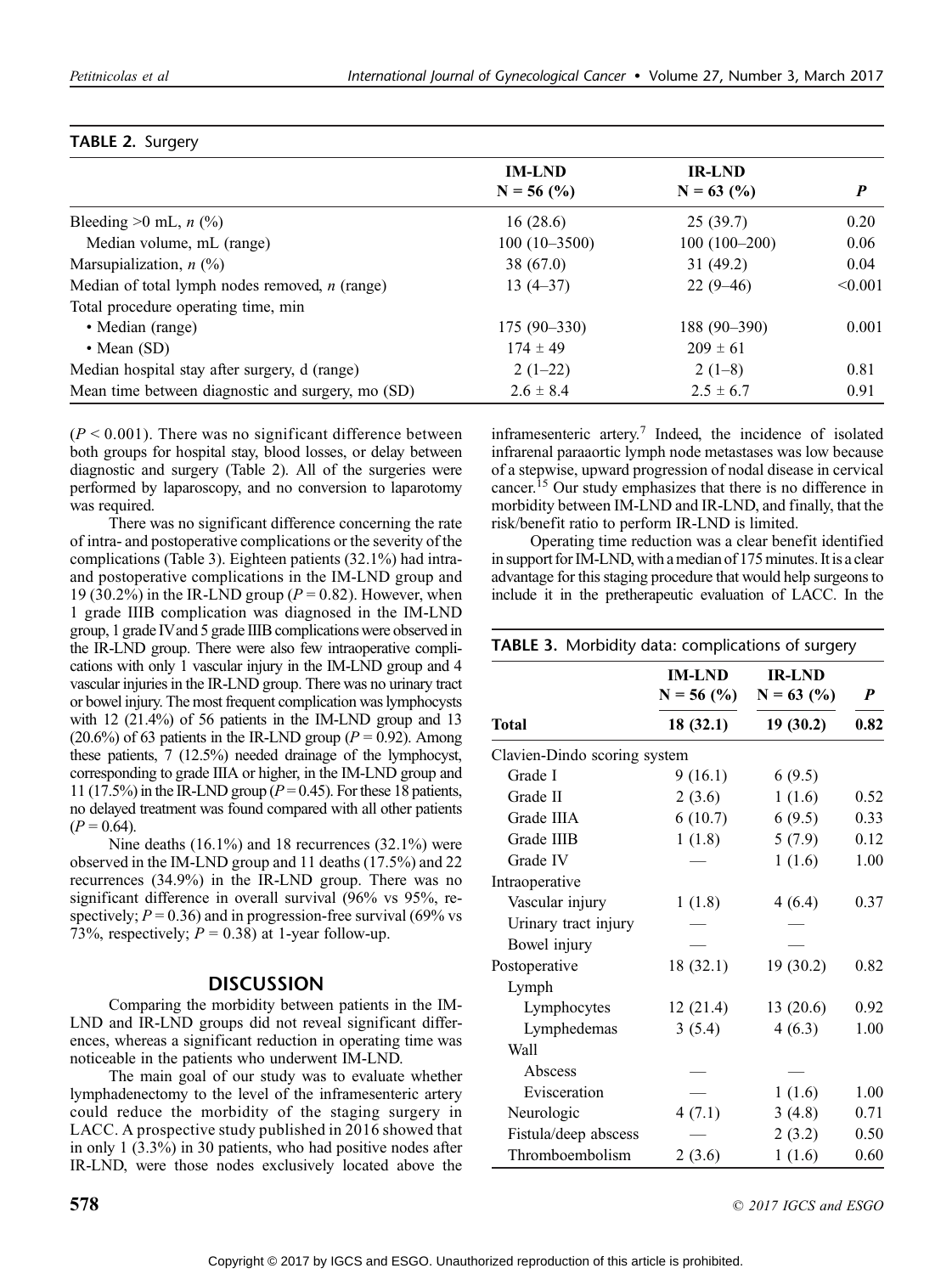

FIGURE 1. Operating time.

literature, operating times are ranged from 80 to 185 minutes,  $19-23$ which could be consistent with ours because we also included, for nearly every patient, the procedure of bowel radioprotection before pelvic chemoradiation and the placement of a venous access port.

Complications in our study, 32.1% and 30.2%, respectively, occurred more frequently than in other studies. Approximately 21% of all patients were diagnosed with symptomatic lymphocysts, with 18 patients (15%) required drainage corresponding to grade IIIA or higher complication in the Clavien-Dindo classification. Indeed, in the literature, the rates ranged from  $7\%$  to  $15\%^{7,8,11,20,23-25}$  or even  $25\%^{19}$  for perioperative complications and 8% to 27% for lymphocysts.<sup>8,11,24,25</sup> We considered all of the recorded complications, especially grade I complications, for 9 patients in the IM-LND group and 6 patients in the IR-LND group unlike other studies.<sup>11</sup> Lymphocyst is a common complication of paraaortic LND after extraperitoneal surgery, which is asymptomatic most of the time. But sometimes, lymphocyst drainage is required because of pain, urinary tract obstruction, or infection. Effective treatment of symptomatic lymphocyst is very important to avoid delayed treatment as in our study.

We found same rates of lymphocyst in both groups. Even if a tendance seemed to find more grade IIIA or higher lymphocysts in the IR-LND group, we did not show a significant reduction of the lymphatic morbidity with the reduction of the extent of the dissection.We could also suspect that the cistern, principally the Pecquet cistern, is not concerned by the low dissection, and that the leak of lymph fluid comes from the limb.

The opening of the retroperitoneum by marsupialization can prevent it. This is a part of our daily practice, except when nodes seem to be involved to avoid the risk of carcinomatosis. This preventative approach has been increasingly used recently because there was a significant difference between both groups. Indeed, the inclusion of patients in the IM-LND group was more recent, and the data were better informed. We used other techniques to further reduce lymphocysts such as clips on the largest lymph channels and LigaSure. Harmonic dissection, which has shown efficacy, could also be used.<sup>20,25,26</sup>

Even if these results were not significant in our study, we observed that there were more severe grade IIIB (5 vs 1) and grade IV (1 vs 0) complications in the IR-LND group and more vascular injuries during surgery (4 vs 1). In the IR-LND group, vascular complications often occurred during supramesenteric dissection, and limiting it up to the inframesenteric artery would have avoided these complications.7

The main risk of surgical staging is the delay in curative treatment because of surgical morbidity. Staging surgery would have a positive therapeutic effect, with rates of paraaortic recurrence significantly reduced and an effect on overall and progression-free survival.27 These benefits are more important in patients with involved paraaortic nodes less than 5 mm, which are likely missed by  $PET-CT<sup>21</sup>$ 

In our retrospective study, the patients in the IM-LND group were more recently included, with the consequence that we have less time to reach conclusions about recurrence and survival in this group. We do not yet know the 5-year overall and progression-free survival rates because the follow-up duration is too short.

#### **CONCLUSIONS**

Staging surgery is important for treatment modification. The IM-LND reduces technical difficulty and operating time compared with IR-LND. There was no difference in terms of morbidity. We must always balance the advantages of staging surgery with its potential morbidity, and surgery should be performed by trained teams. Despite the fact that there was no difference in morbidity in our study, we continue to dissect nodes up to the inframesenteric artery, waiting for future data to give us more information concerning survival and recurrence in these patients and to assess the reduction of morbidity on performing this procedure in a greater number of patients.

#### **REFERENCES**

- 1. GLOBOCAN 2012. Estimated Cancer Incidence, Mortality and Prevalence Worldwide in 2012. Available at: [http://globocan.](http://globocan.iarc.fr/Pages/fact_sheets_cancer.aspx) [iarc.fr/Pages/fact\\_sheets\\_cancer.aspx.](http://globocan.iarc.fr/Pages/fact_sheets_cancer.aspx)
- 2. Arbyn M, Castellsagué X, de Sanjosé S, et al. Worldwide burden of cervical cancer in 2008. Ann Oncol. 2011;22:2675-2686.
- 3. Pecorelli S, Zigliani L, Odicino F. Revised FIGO staging for carcinoma of the cervix. Int J Gynecol Obstet. 2009;105:  $107 - 108.$
- 4. Horn LC, Fischer U, Raptis G, et al. Tumor size is of prognostic value in surgically treated FIGO stage II cervical cancer. Gynecol Oncol. 2007;107:310-315.
- 5. Colombo N, Carinelli S, Colombo A, et al. Cervical cancer: ESMO Clinical Practice Guidelines for diagnosis, treatment and follow-up. Ann Oncol. 2012;23:vii27-vii32.
- 6. Chemoradiotherapy for Cervical Cancer Meta-analysis Collaboration (CCCMAC). Reducing uncertainties about the effects of chemoradiotherapy for cervical cancer: individual patient data meta-analysis. Cochrane Database Syst Rev. 2010;CD008285.
- 7. Leblanc E, Katdare N, Narducci F, et al. Should systematic infrarenal para-aortic dissection be the rule in the pretherapeutic staging of primary or recurrent locally advanced cervix cancer patients with a negative preoperative para-aortic PET imaging? Int J Gynecol Cancer. 2016;26:169-175.
- 8. Köhler C, Mustea A, Marnitz S, et al. Perioperative morbidity and rate of upstaging after laparoscopic staging for patients with locally advanced cervical cancer: results of a prospective randomized trial. Am J Obstet Gynecol. 2015;213:503.e1-503.e7.

 $\degree$  2017 IGCS and ESGO 579